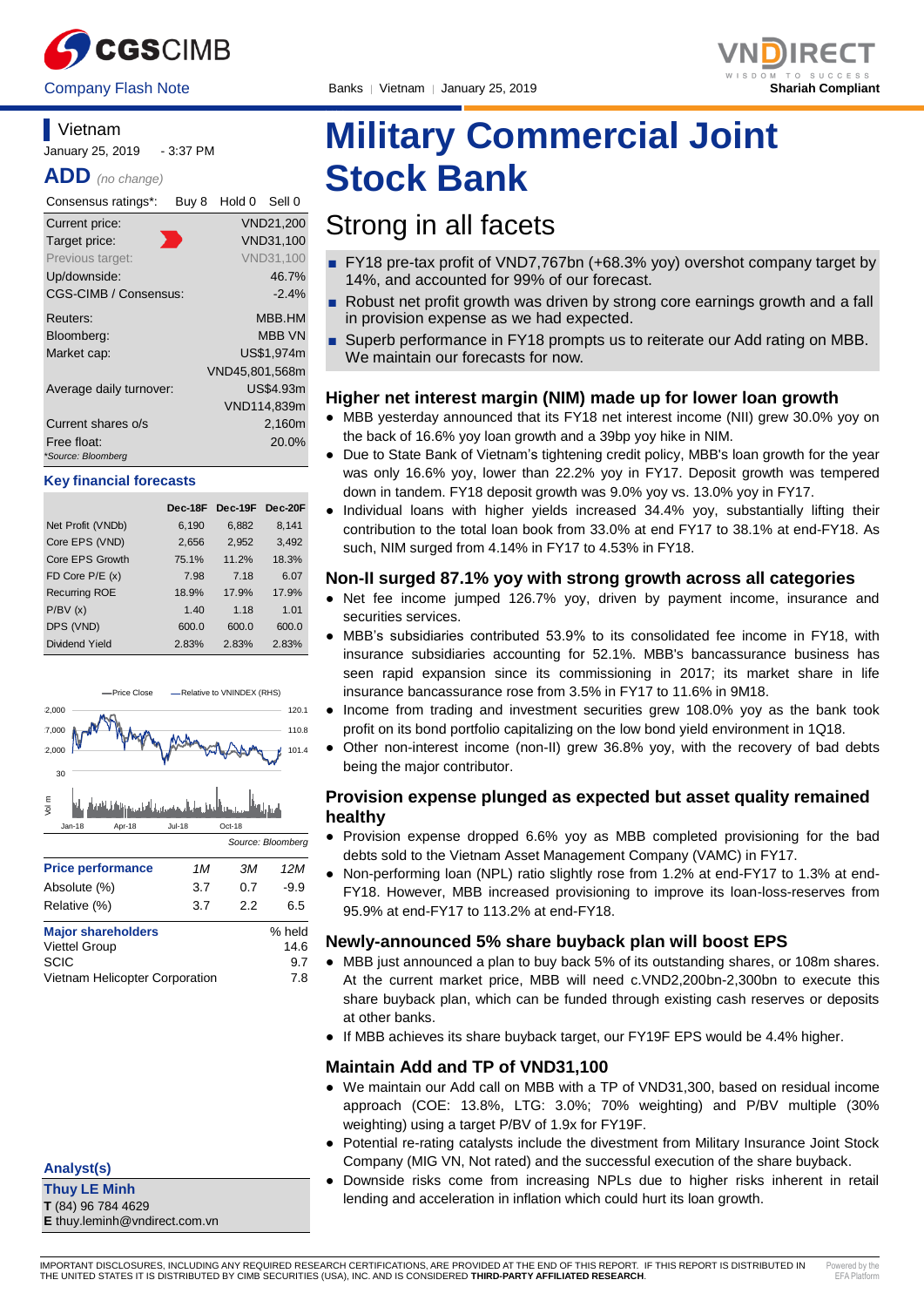

Banks | Vietnam Military Commercial Joint Stock Bank │ January 25, 2019



## **Figure 1: Regional sector comparison**

| Company                                     | Ticker        | <b>Bloomberg Recommen</b><br>dation | Closing<br>Price | Target<br>Price | <b>Market</b><br>cap | P/BV(x) |                    | P/E(x) |                    | $3-yr$<br>Forward<br><b>EPS CAGR</b>                      | <b>ROE (%)</b>          |       |
|---------------------------------------------|---------------|-------------------------------------|------------------|-----------------|----------------------|---------|--------------------|--------|--------------------|-----------------------------------------------------------|-------------------------|-------|
|                                             |               |                                     | (local curr.)    | (local curr.)   | (US\$m)              | FY18F   | FY <sub>19</sub> F | FY18F  | FY <sub>19</sub> F | %                                                         | FY18F                   | FY19F |
| China Merchants Bank                        | 3968 HK       | ADD                                 | 32               | 38              | 103,283              | 1.4     | 1.2                | 8.6    | 7.4                | 16.9%                                                     | 17.0%                   | 17.6% |
| <b>Indusind Bank</b>                        | <b>IIB IN</b> | ADD                                 | 1.490            | 2,100           | 12.630               | 3.4     | 2.9                | 22.1   | 17.1               | 24.6%                                                     | 16.6%                   | 18.3% |
| <b>BDO Unibank Inc.</b>                     | <b>BDO PM</b> | ADD                                 | 135              | 150             | 11,169               | 1.8     | 1.6                | 18.1   | 14.3               | 18.3%                                                     | 10.5%                   | 11.9% |
| Vietcombank                                 | <b>VCB VN</b> | ADD                                 | 55.400           | 73,800          | 8,858                | 3.2     | 2.7                | 16.6   | 14.4               | 21.1%                                                     | 16.2%                   | 16.0% |
| Yes Bank                                    | <b>YES IN</b> | <b>HOLD</b>                         | 215              | 215             | 7,009                | 1.7     | 1.5                | 10.9   | 8.3                | 24.4%                                                     | 17.0%                   | 19.2% |
| <b>TMB Bank</b>                             | TMB TB        | <b>HOLD</b>                         | 2                | 2               | 3.041                | 1.0     | 0.9                | 8.3    | 10.7               | 3.4%                                                      | 12.3%                   | 8.8%  |
| Average regional peers                      |               |                                     |                  |                 |                      | 2.1     | 1.8                | 14.1   | 12.0               | 18.1%                                                     | 14.9%                   | 15.3% |
| <b>Military Commercial Joint Stock Bank</b> | <b>MBB VN</b> | <b>ADD</b>                          | 21,200           | 31,100          | 1,974                | 1.4     | 1.2                | 7.4    | 6.7                | 32.0%                                                     | 18.9%                   | 17.9% |
|                                             |               |                                     |                  |                 |                      |         |                    |        |                    | SOURCES: CGS-CIMB RESEARCH, VND RESEARCH, COMPANY REPORTS | PRICE AS OF 24 JAN 2019 |       |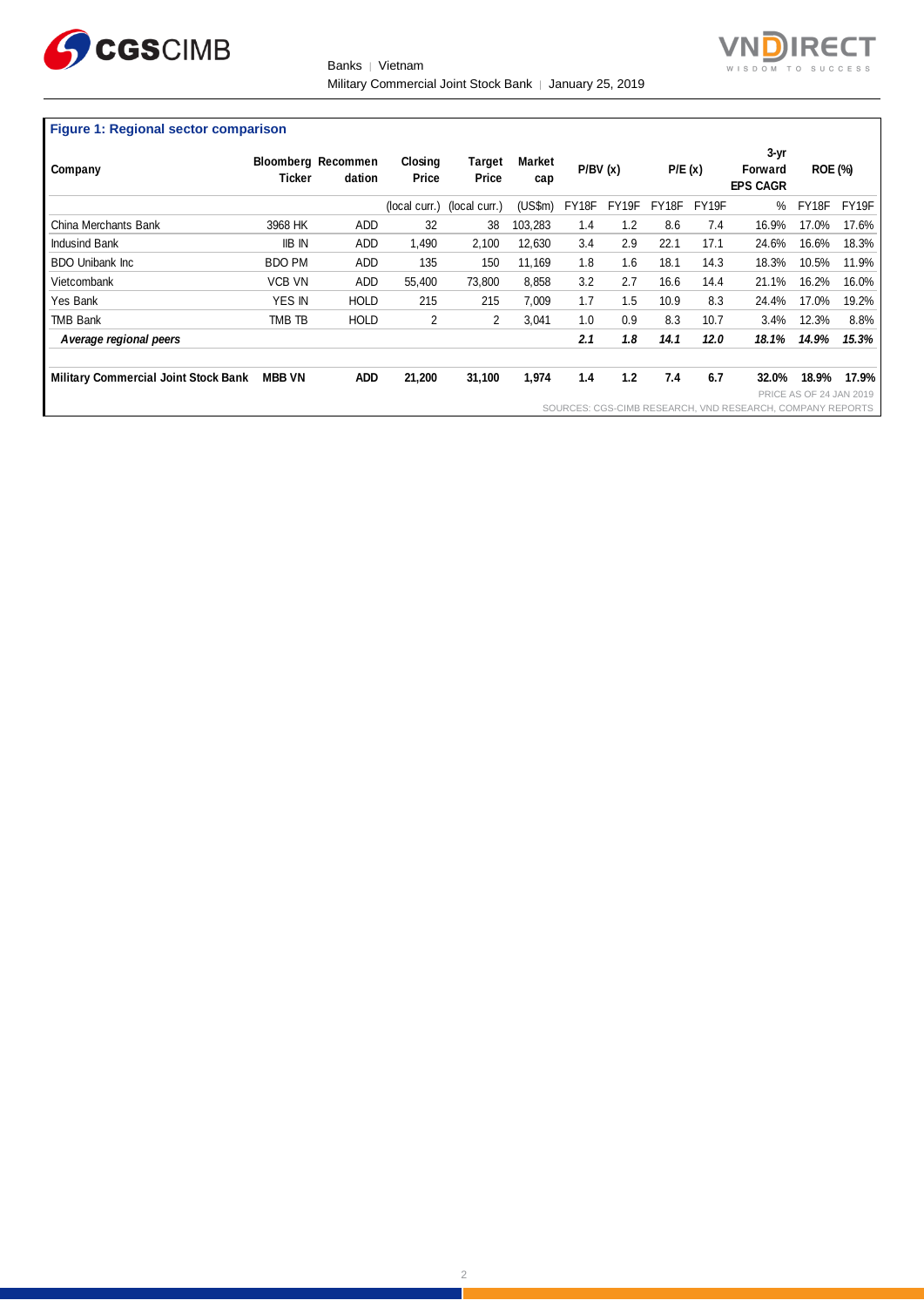



## **BY THE NUMBERS**

| <b>Profit &amp; Loss</b>                 |          |          |          |           |
|------------------------------------------|----------|----------|----------|-----------|
| (VNDb)                                   | Dec-17A  | Dec-18F  | Dec-19F  | Dec-20F   |
| Net Interest Income                      | 11.219   | 14.583   | 16.388   | 19.157    |
| <b>Total Non-Interest Income</b>         | 2.648    | 4.955    | 4.987    | 5.850     |
| <b>Operating Revenue</b>                 | 13,867   | 19,539   | 21,375   | 25,007    |
| <b>Total Non-Interest Expenses</b>       | (5,999)  | (8,734)  | (9, 191) | (10, 753) |
| <b>Pre-provision Operating Profit</b>    | 7,868    | 10,805   | 12,184   | 14,254    |
| <b>Total Provision Charges</b>           | (3,252)  | (3,038)  | (3, 212) | (3,619)   |
| <b>Operating Profit After Provisions</b> | 4,616    | 7,767    | 8.972    | 10,635    |
| Pretax Income/(Loss) from Assoc.         | $\Omega$ | $\Omega$ | $\Omega$ | $\Omega$  |
| <b>Operating EBIT (incl Associates)</b>  | 4.616    | 7,767    | 8.972    | 10,635    |
| Non-Operating Income/(Expense)           | $\Omega$ | $\Omega$ | $\Omega$ | O         |
| Profit Before Tax (pre-EI)               | 4.616    | 7.767    | 8.972    | 10,635    |
| <b>Exceptional Items</b>                 |          |          |          |           |
| <b>Pre-tax Profit</b>                    | 4.616    | 7.767    | 8.972    | 10,635    |
| Taxation                                 | (1, 125) | (1, 577) | (1,884)  | (2, 233)  |
| Consolidation Adjustments & Others       |          |          |          |           |
| Exceptional Income - post-tax            |          |          |          |           |
| <b>Profit After Tax</b>                  | 3.490    | 6,190    | 7.088    | 8.402     |
| Minority Interests                       | 29       | $\Omega$ | (206)    | (260)     |
| Pref. & Special Div                      | $\Omega$ | $\Omega$ | $\Omega$ | 0         |
| FX And Other Adj.                        | $\Omega$ | $\Omega$ | $\Omega$ | $\Omega$  |
| <b>Net Profit</b>                        | 3,520    | 6,190    | 6,882    | 8,141     |
| <b>Recurring Net Profit</b>              | 3.262    | 5.738    | 6,378    | 7.545     |

#### **Balance Sheet Employment**

|                                  | Dec-17A | Dec-18F | Dec-19F | Dec-20F |
|----------------------------------|---------|---------|---------|---------|
| Gross Loans/Cust Deposits        | 83.7%   | 89.5%   | 90.6%   | 91.4%   |
| Avg Loans/Avg Deposits           | 80.7%   | 86.7%   | 90.1%   | 91.0%   |
| Avg Liquid Assets/Avg Assets     | 36.9%   | 36.7%   | 34.5%   | 32.1%   |
| Avg Liquid Assets/Avg IEAs       | 38.8%   | 38.6%   | 36.1%   | 33.5%   |
| Net Cust Loans/Assets            | 57.9%   | 58.3%   | 62.4%   | 63.6%   |
| Net Cust Loans/Broad Deposits    | 66.7%   | 67.7%   | 72.4%   | 73.9%   |
| Equity & Provns/Gross Cust Loans | 16.4%   | 16.8%   | 17.8%   | 18.4%   |
| Asset Risk Weighting             | 98%     | 116%    | 109%    | 110%    |
| Provision Charge/Avg Cust Loans  | 1.94%   | 1.52%   | 1.40%   | 1.38%   |
| Provision Charge/Avg Assets      | 1.14%   | 0.90%   | 0.86%   | 0.89%   |
| Total Write Offs/Average Assets  | 1.56%   | 0.57%   | 0.50%   | 0.56%   |



| <b>Balance Sheet</b>                          |          |          |          |          |
|-----------------------------------------------|----------|----------|----------|----------|
| (VNDb)                                        | Dec-17A  | Dec-18F  | Dec-19F  | Dec-20F  |
| <b>Total Gross Loans</b>                      | 237.686  | 259,748  | 300,885  | 343,152  |
| Liquid Assets & Invst. (Current)              | 53.841   | 74.788   | 58.213   | 62.870   |
| Other Int. Earning Assets                     | 6.805    | 10,584   | 7,358    | 7,946    |
| <b>Total Gross Int. Earning Assets</b>        | 298,332  | 345,120  | 366,456  | 413,969  |
| <b>Total Provisions/Loan Loss Reserve</b>     | (2,486)  | (3,588)  | (4.927)  | (6, 256) |
| <b>Total Net Interest Earning Assets</b>      | 295,847  | 341,532  | 361,529  | 407,714  |
| Intangible Assets                             | 1.018    | 1.113    | 1.187    | 1.282    |
| Other Non-Interest Earning Assets             | 15,171   | 17,979   | 17,696   | 19,111   |
| <b>Total Non-Interest Earning Assets</b>      | 16,189   | 19,093   | 18,883   | 20,394   |
| <b>Cash And Marketable Securities</b>         | 1,842    | 1,737    | 2,149    | 2,320    |
| Long-term Investments                         | $\Omega$ | $\Omega$ | $\Omega$ | o        |
| <b>Total Assets</b>                           | 313,878  | 362,361  | 382,560  | 430,428  |
| <b>Customer Interest-Bearing Liabilities</b>  | 226,198  | 251,122  | 275,430  | 313,725  |
| <b>Bank Deposits</b>                          | 46,101   | 60,471   | 54,243   | 56,955   |
| Interest Bearing Liabilities: Others          | 2,145    | 2,995    | 2,220    | 2,258    |
| <b>Total Interest-Bearing Liabilities</b>     | 274,444  | 314,587  | 331,893  | 372,938  |
| <b>Bank's Liabilities Under Acceptances</b>   |          |          |          |          |
| <b>Total Non-Interest Bearing Liabilities</b> | 9.832    | 13,601   | 10.138   | 9.855    |
| <b>Total Liabilities</b>                      | 284,277  | 328,188  | 342,031  | 382,792  |
| <b>Shareholders' Equity</b>                   | 28.170   | 32.643   | 38.723   | 45,568   |
| Minority Interests                            | 1.431    | 1.530    | 1.807    | 2,067    |
| <b>Total Equity</b>                           | 29,601   | 34,173   | 40,530   | 47,635   |

#### **Key Ratios**

|                                          | Dec-17A | Dec-18F | Dec-19F | Dec-20F |
|------------------------------------------|---------|---------|---------|---------|
| <b>Total Income Growth</b>               | 40.7%   | 40.9%   | 9.4%    | 17.0%   |
| <b>Operating Profit Growth</b>           | 38.5%   | 37.3%   | 12.8%   | 17.0%   |
| Pretax Profit Growth                     | 26.4%   | 68.3%   | 15.5%   | 18.5%   |
| Net Interest To Total Income             | 80.9%   | 74.6%   | 76.7%   | 76.6%   |
| Cost Of Funds                            | 3.49%   | 3.48%   | 3.53%   | 3.71%   |
| Return On Interest Earning Assets        | 7.34%   | 7.72%   | 7.81%   | 8.26%   |
| Net Interest Spread                      | 3.85%   | 4.24%   | 4.28%   | 4.55%   |
| Net Interest Margin (Avg Deposits)       | 5.41%   | 6.34%   | 6.44%   | 6.66%   |
| Net Interest Margin (Avg RWA)            | 4.09%   | 4.01%   | 3.92%   | 4.30%   |
| Provisions to Pre Prov. Operating Profit | 41.3%   | 28.1%   | 26.4%   | 25.4%   |
| Interest Return On Average Assets        | 3.94%   | 4.31%   | 4.40%   | 4.71%   |
| <b>Effective Tax Rate</b>                | 24.4%   | 20.3%   | 21.0%   | 21.0%   |
| Net Dividend Payout Ratio                | 30.9%   | 20.9%   | 18.8%   | 15.9%   |
| Return On Average Assets                 | 1.23%   | 1.83%   | 1.85%   | 2.00%   |

#### **Key Drivers**

|                                | Dec-17A | Dec-18F | Dec-19F | Dec-20F |
|--------------------------------|---------|---------|---------|---------|
| Loan Growth (%)                | 22.2%   | 16.6%   | 13.5%   | 15.0%   |
| Net Interest Margin (%)        | 4.1%    | 4.5%    | 4.6%    | 4.9%    |
| Non Interest Income Growth (%) | 41.1%   | 87.1%   | 0.6%    | 17.3%   |
| Cost-income Ratio (%)          | 43.3%   | 44.7%   | 43.0%   | 43.0%   |
| Net NPL Ratio (%)              | 0.8%    | 0.7%    | 0.7%    | 0.8%    |
| Loan Loss Reserve (%)          | 95.9%   | 104.2%  | 103.4%  | 102.0%  |
| GP Ratio (%)                   | 0.7%    | 0.8%    | 0.8%    | 0.8%    |
| Tier 1 Ratio (%)               | 9.2%    | 7.8%    | 9.3%    | 9.6%    |
| Total CAR (%)                  | 12.0%   | 11.2%   | 11.1%   | 11.4%   |
| Deposit Growth (%)             | 13.0%   | 9.0%    | 12.0%   | 14.0%   |
| Loan-deposit Ratio (%)         | 82.5%   | 88.0%   | 88.8%   | 89.4%   |
| Gross NPL Ratio (%)            | 1.2%    | 1.6%    | 1.8%    | 2.0%    |
| Fee Income Growth (%)          | 65.6%   | 126.7%  | 2.0%    | 25.0%   |

SOURCES: VND RESEARCH, COMPANY REPORTS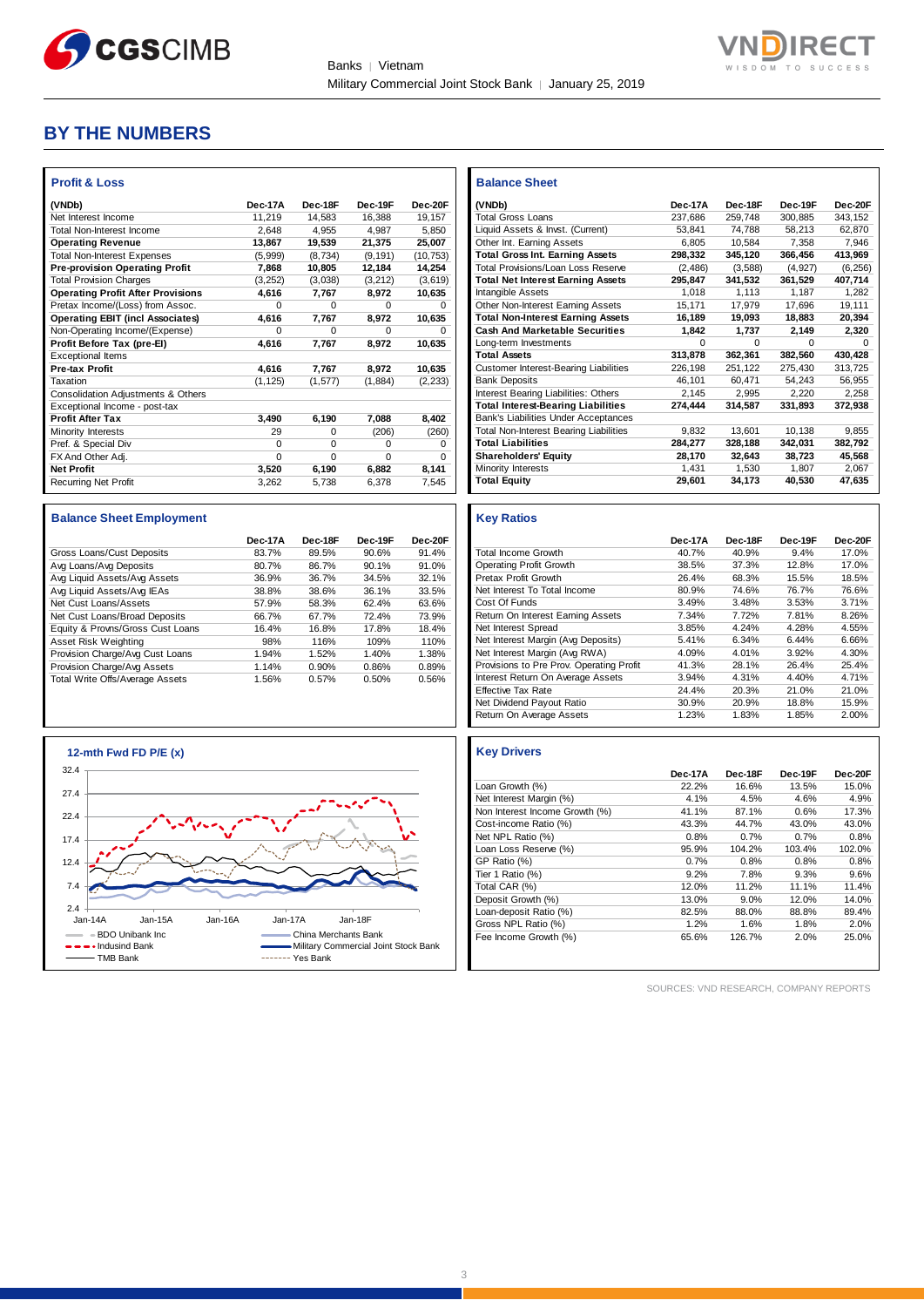



#### **DISCLAIMER**

The content of this report (including the views and opinions expressed therein, and the information comprised therein) has been prepared by and belongs to VNDIRECT Securities Corporation, and is distributed by CGS-CIMB or CIMB Investment Bank Berhad ("CIMB"), as the case may be, pursuant to an arrangement between VNDIRECT Securities Corporation and CGS-CIMB. VNDIRECT Securities Corporation is not an affiliate of CGS-CIMB or CIMB.

This report is not directed to, or intended for distribution to or use by, any person or entity who is a citizen or resident of or located in any locality, state, country or other jurisdiction where such distribution, publication, availability or use would be contrary to law or regulation.

By accepting this report, the recipient hereof represents and warrants that he is entitled to receive such report in accordance with the restrictions set forth below and agrees to be bound by the limitations contained herein (including the "Restrictions on Distributions" set out below). Any failure to comply with these limitations may constitute a violation of law. This publication is being supplied to you strictly on the basis that it will remain confidential. No part of this report may be (i) copied, photocopied, duplicated, stored or reproduced in any form by any means or (ii) redistributed or passed on, directly or indirectly, to any other person in whole or in part, for any purpose without the prior written consent of CGS-CIMB or CIMB, as the case may be.

The information contained in this research report is prepared from data believed to be correct and reliable at the time of issue of this report.

VNDIRECT Securities Corporation may or may not issue regular reports on the subject matter of this report at any frequency and may cease to do so or change the periodicity of reports at any time. None of VNDIRECT Securities Corporation, CGS-CIMB or CIMB is under any obligation to update this report in the event of a material change to the information contained in this report. None of VNDIRECT Securities Corporation, CGS-CIMB or CIMB has any and will accept any, obligation to (i) check or ensure that the contents of this report remain current, reliable or relevant, (ii) ensure that the content of this report constitutes all the information a prospective investor may require, (iii) ensure the adequacy, accuracy, completeness, reliability or fairness of any views, opinions and information, and accordingly, VNDIRECT Securities Corporation, CGS-CIMB and CIMB and their respective affiliates and related persons including China Galaxy International Financial Holdings Limited ("CGIFHL") and CIMB Group Sdn. Bhd. ("CIMBG") and their respective related corporations (and their respective directors, associates, connected persons and/or employees) shall not be liable in any manner whatsoever for any consequences (including but not limited to any direct, indirect or consequential losses, loss of profits and damages) of any reliance thereon or usage thereof. In particular, VNDIRECT Securities Corporation, CGS-CIMB and CIMB disclaim all responsibility and liability for the views and opinions set out in this report.

Unless otherwise specified, this report is based upon reasonable sources. Such sources will, unless otherwise specified, for market data, be market data and prices available from the main stock exchange or market where the relevant security is listed, or, where appropriate, any other market. Information on the accounts and business of company(ies) will generally be based on published statements of the company(ies), information disseminated by regulatory information services, other publicly available information and information resulting from our research. Whilst every effort is made to ensure that statements of facts made in this report are accurate, all estimates, projections, forecasts, expressions of opinion and other subjective judgments contained in this report are based on assumptions considered to be reasonable as of the date of the document in which they are contained and must not be construed as a representation that the matters referred to therein will occur. Past performance is not a reliable indicator of future performance. The value of investments may go down as well as up and those investing may, depending on the investments in question, lose more than the initial investment. No report shall constitute an offer or an invitation by or on behalf of CGS-CIMB, CIMB, or VNDIRECT Securities Corporation, or their respective affiliates (including CGIFHL, CIMBG and their respective related corporations) to any person to buy or sell any investments.

CGS-CIMB, CIMB and/or VNDIRECT Securities Corporation and/or their respective affiliates and related corporations (including CGIFHL, CIMBG and their respective related corporations), their respective directors, associates, connected parties and/or employees may own or have positions in securities of the company(ies) covered in this research report or any securities related thereto and may from time to time add to or dispose of, or may be materially interested in, any such securities. Further, CGS-CIMB, CIMB and/or VNDIRECT Securities Corporation, and/or their respective affiliates and their respective related corporations (including CGIFHL, CIMBG and their respective related corporations) do and seek to do business with the company(ies) covered in this research report and may from time to time act as market maker or have assumed an underwriting commitment in securities of such company(ies), may sell them to or buy them from customers on a principal basis and may also perform or seek to perform significant investment banking, advisory, underwriting or placement services for or relating to such company(ies) as well as solicit such investment, advisory or other services from any entity mentioned in this report.

CGS-CIMB, CIMB and/or VNDIRECT Securities Corporation and/or their respective affiliates (including CGIFHL, CIMBG and their respective related corporations) may enter into an agreement with the company(ies) covered in this report relating to the production of research reports. CGS-CIMB, CIMB and/or VNDIRECT Securities Corporation may disclose the contents of this report to the company(ies) covered by it and may have amended the contents of this report following such disclosure.

The analyst responsible for the production of this report hereby certifies that the views expressed herein accurately and exclusively reflect his or her personal views and opinions about any and all of the issuers or securities analysed in this report and were prepared independently and autonomously. No part of the compensation of the analyst(s) was, is, or will be directly or indirectly related to the inclusion of specific recommendations(s) or view(s) in this report. The analyst(s) who prepared this research report is prohibited from receiving any compensation, incentive or bonus based on specific investment banking transactions or for providing a specific recommendation for, or view of, a particular company. Information barriers and other arrangements may be established where necessary to prevent conflicts of interests arising. However, the analyst(s) may receive compensation that is based on his/their coverage of company(ies) in the performance of his/their duties or the performance of his/their recommendations and the research personnel involved in the preparation of this report may also participate in the solicitation of the businesses as described above. In reviewing this research report, an investor should be aware that any or all of the foregoing, among other things, may give rise to real or potential conflicts of interest. Additional information is, subject to the duties of confidentiality, available on request.

The term "VNDIRECT Securities Corporation" shall, unless the context otherwise requires, mean VNDIRECT Securities Corporation and its affiliates, subsidiaries and related companies. The term "CGS-CIMB" shall denote, where appropriate, the relevant entity distributing or disseminating the report in the particular jurisdiction referenced below, or, in every other case except as otherwise stated herein, CIMB Securities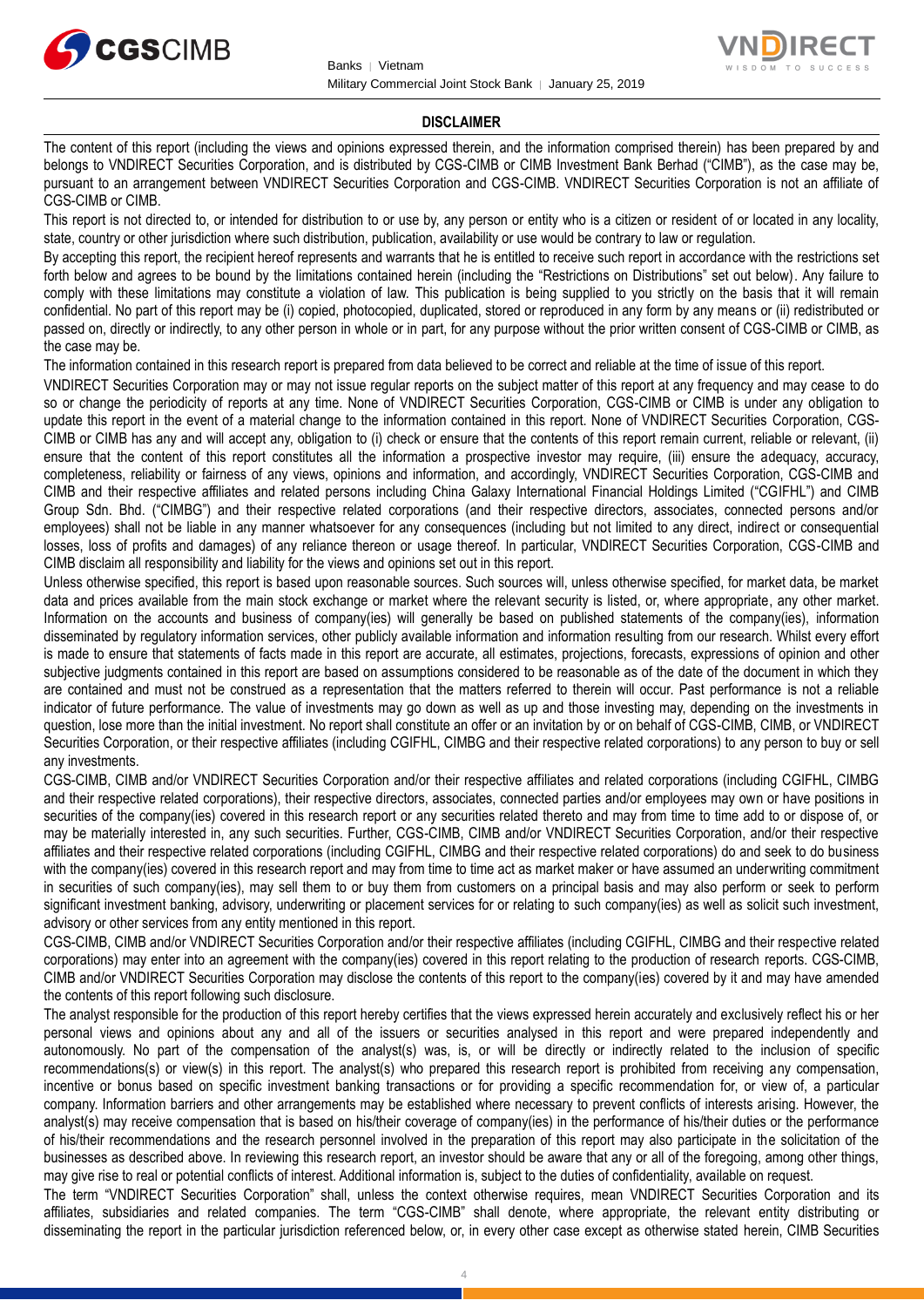



International Pte. Ltd. and its affiliates, subsidiaries and related corporations.

#### **CGS-CIMB**

| Country     | <b>CGS-CIMB Entity</b>                             | <b>Regulated by</b>                                             |
|-------------|----------------------------------------------------|-----------------------------------------------------------------|
| Hong Kong   | <b>CGS-CIMB Securities Limited</b>                 | Securities and Futures Commission Hong Kong                     |
| India       | <b>CGS-CIMB Securities (India) Private Limited</b> | Securities and Exchange Board of India (SEBI)                   |
| Indonesia   | PT CGS-CIMB Sekuritas Indonesia                    | Financial Services Authority of Indonesia                       |
| Singapore   | CGS-CIMB Research Pte. Ltd.                        | Monetary Authority of Singapore                                 |
| South Korea | CGS-CIMB Securities Limited, Korea Branch          | Financial Services Commission and Financial Supervisory Service |
| Thailand    | CGS-CIMB Securities (Thailand) Co. Ltd.            | Securities and Exchange Commission Thailand                     |

#### **CIMB**

| ountrٽ                   | CIMB<br><b>ALL</b><br>- - -<br>Entitv             | اممغملت<br>' hv<br>$-$                   |
|--------------------------|---------------------------------------------------|------------------------------------------|
| alavsia<br><b>IVIdid</b> | CIMI<br>. .<br>Berhad<br>Bank<br>nvestm<br>.ient. | ion Malavsia<br>'ecurities<br>Commission |

(i) As of January 25, 2019 VNDIRECT Securities Corporation has a proprietary position in the securities (which may include but not limited to shares, warrants, call warrants and/or any other derivatives) in the following company or companies covered or recommended in this report: (a) -

(ii) As of January 25, 2019, the analyst(s) who prepared this report, and the associate(s), has / have an interest in the securities (which may include but not limited to shares, warrants, call warrants and/or any other derivatives) in the following company or companies covered or recommended in this report:

(a) -

This report does not purport to contain all the information that a prospective investor may require. CGS-CIMB, and VNDIRECT Securities Corporation and their respective affiliates (including CGIFHL, CIMBG and their related corporations) do not make any guarantee, representation or warranty, express or implied, as to the adequacy, accuracy, completeness, reliability or fairness of any such information and opinion contained in this report. None of CGS-CIMB, CIMB and VNDIRECT Securities Corporation and their respective affiliates nor their related persons (including CGIFHL, CIMBG and their related corporations) shall be liable in any manner whatsoever for any consequences (including but not limited to any direct, indirect or consequential losses, loss of profits and damages) of any reliance thereon or usage thereof.

This report is general in nature and has been prepared for information purposes only. It is intended for circulation amongst CGS-CIMB's, CIMB's and their respective affiliates' (including CGIFHL's, CIMBG's and their respective related corporations') clients generally and does not have regard to the specific investment objectives, financial situation and the particular needs of any specific person who may receive this report. The information and opinions in this report are not and should not be construed or considered as an offer, recommendation or solicitation to buy or sell the subject securities, related investments or other financial instruments or any derivative instrument, or any rights pertaining thereto.

Investors are advised to make their own independent evaluation of the information contained in this research report, consider their own individual investment objectives, financial situation and particular needs and consult their own professional and financial advisers as to the legal, business, financial, tax and other aspects before participating in any transaction in respect of the securities of company(ies) covered in this research report. The securities of such company(ies) may not be eligible for sale in all jurisdictions or to all categories of investors.

**Australia:** Despite anything in this report to the contrary, this research is provided in Australia by CGS-CIMB Securities (Singapore) Pte. Ltd. and CGS-CIMB Securities (Hong Kong) Limited. This research is only available in Australia to persons who are "wholesale clients" (within the meaning of the Corporations Act 2001 (Cth) and is supplied solely for the use of such wholesale clients and shall not be distributed or passed on to any other person. You represent and warrant that if you are in Australia, you are a "wholesale client". This research is of a general nature only and has been prepared without taking into account the objectives, financial situation or needs of the individual recipient. CGS-CIMB Securities (Singapore) Pte. Ltd. and CGS-CIMB Securities (Hong Kong) Limited do not hold, and are not required to hold an Australian financial services license. CGS-CIMB Securities (Singapore) Pte. Ltd. and CGS-CIMB Securities (Hong Kong) Limited rely on "passporting" exemptions for entities appropriately licensed by the Monetary Authority of Singapore (under ASIC Class Order 03/1102) and the Securities and Futures Commission in Hong Kong (under ASIC Class Order 03/1103).

**Canada:** This research report has not been prepared in accordance with the disclosure requirements of Dealer Member Rule 3400 – Research Restrictions and Disclosure Requirements of the Investment Industry Regulatory Organization of Canada. For any research report distributed by CIBC, further disclosures related to CIBC conflicts of interest can be found at https://researchcentral.cibcwm.com.

**China:** For the purpose of this report, the People's Republic of China ("PRC") does not include the Hong Kong Special Administrative Region, the Macau Special Administrative Region or Taiwan. The distributor of this report has not been approved or licensed by the China Securities Regulatory Commission or any other relevant regulatory authority or governmental agency in the PRC. This report contains only marketing information. The distribution of this report is not an offer to buy or sell to any person within or outside PRC or a solicitation to any person within or outside of PRC to buy or sell any instruments described herein. This report is being issued outside the PRC to a limited number of institutional investors and may not be provided to any person other than the original recipient and may not be reproduced or used for any other purpose.

**France:** Only qualified investors within the meaning of French law shall have access to this report. This report shall not be considered as an offer to subscribe to, or used in connection with, any offer for subscription or sale or marketing or direct or indirect distribution of financial instruments and it is not intended as a solicitation for the purchase of any financial instrument.

**Germany:** This report is only directed at persons who are professional investors as defined in sec 31a(2) of the German Securities Trading Act (WpHG). This publication constitutes research of a non-binding nature on the market situation and the investment instruments cited here at the time of the publication of the information.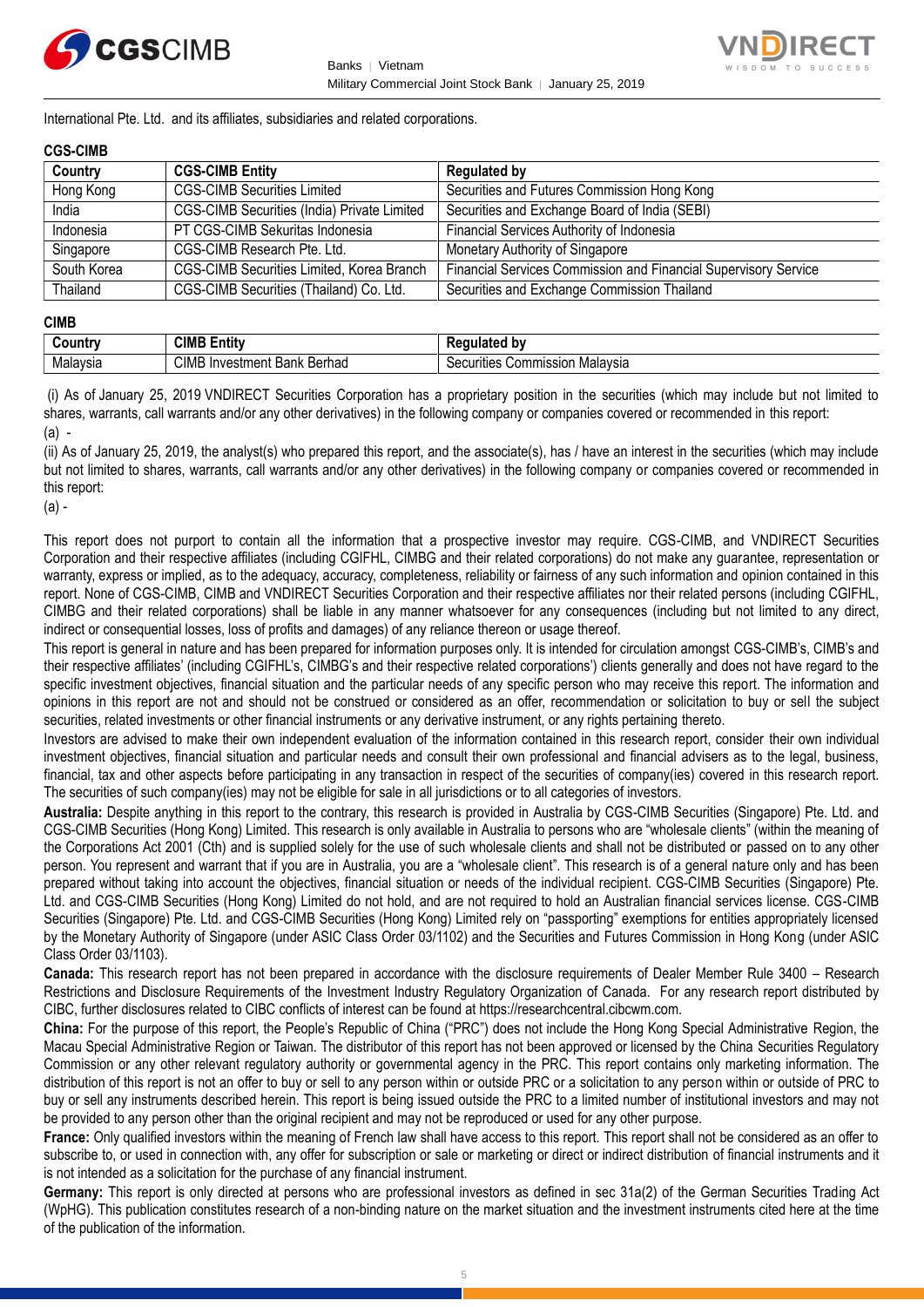



The current prices/yields in this issue are based upon closing prices from Bloomberg as of the day preceding publication. Please note that neither the German Federal Financial Supervisory Agency (BaFin), nor any other supervisory authority exercises any control over the content of this report.

**Hong Kong:** This report is issued and distributed in Hong Kong by CGS-CIMB Securities (Hong Kong) Limited ("CHK") which is licensed in Hong Kong by the Securities and Futures Commission for Type 1 (dealing in securities), Type 4 (advising on securities) and Type 6 (advising on corporate finance) activities. Any investors wishing to purchase or otherwise deal in the securities covered in this report should contact the Head of Sales at CGS-CIMB Securities (Hong Kong) Limited. The views and opinions in this research report are of VNDIRECT Securities Corporation as of the date hereof and are subject to change. If the Financial Services and Markets Act of the United Kingdom or the rules of the Financial Conduct Authority apply to a recipient, our obligations owed to such recipient therein are unaffected. CHK has no obligation to update its opinion or the information in this research report.

CHK does not make a market on other securities mentioned in the report.

**India:** This report is issued and distributed in India by CGS-CIMB Securities (India) Private Limited ("CIMB India") which is registered with the National Stock Exchange of India Limited and BSE Limited as a trading and clearing member under the Securities and Exchange Board of India (Stock Brokers and Sub-Brokers) Regulations, 1992. In accordance with the provisions of Regulation 4(g) of the Securities and Exchange Board of India (Investment Advisers) Regulations, 2013, CGS-CIMB India is not required to seek registration with the Securities and Exchange Board of India ("SEBI") as an Investment Adviser. CGS-CIMB India is registered with SEBI as a Research Analyst pursuant to the SEBI (Research Analysts) Regulations, 2014 ("Regulations").

This report does not take into account the particular investment objectives, financial situations, or needs of the recipients. It is not intended for and does not deal with prohibitions on investment due to law/jurisdiction issues etc. which may exist for certain persons/entities. Recipients should rely on their own investigations and take their own professional advice before investment.

The report is not a "prospectus" as defined under Indian Law, including the Companies Act, 2013, and is not, and shall not be, approved by, or filed or registered with, any Indian regulator, including any Registrar of Companies in India, SEBI, any Indian stock exchange, or the Reserve Bank of India. No offer, or invitation to offer, or solicitation of subscription with respect to any such securities listed or proposed to be listed in India is being made, or intended to be made, to the public, or to any member or section of the public in India, through or pursuant to this report.

The research analysts, strategists or economists principally responsible for the preparation of this research report are segregated from the other activities of CGS-CIMB India and they have received compensation based upon various factors, including quality, accuracy and value of research, firm profitability or revenues, client feedback and competitive factors. Research analysts', strategists' or economists' compensation is not linked to investment banking or capital markets transactions performed or proposed to be performed by CGS-CIMB India or its affiliates.

CGS-CIMB India has not received any investment banking related compensation from the companies mentioned in the report in the past 12 months. CGS-CIMB India has not received any compensation from the companies mentioned in the report in the past 12 months.

**Indonesia:** This report is issued and distributed by PT CGS-CIMB Sekuritas Indonesia ("CGS-CIMB Indonesia"). The views and opinions in this research report are our own as of the date hereof and are subject to change. CGS-CIMB Indonesia has no obligation to update its opinion or the information in this research report. Neither this report nor any copy hereof may be distributed in Indonesia or to any Indonesian citizens wherever they are domiciled or to Indonesian residents except in compliance with applicable Indonesian capital market laws and regulations.

This research report is not an offer of securities in Indonesia. The securities referred to in this research report have not been registered with the Financial Services Authority (Otoritas Jasa Keuangan) pursuant to relevant capital market laws and regulations, and may not be offered or sold within the territory of the Republic of Indonesia or to Indonesian citizens through a public offering or in circumstances which constitute an offer within the meaning of the Indonesian capital market law and regulations.

**Ireland:** CGS-CIMB is not an investment firm authorised in the Republic of Ireland and no part of this document should be construed as CGS-CIMB acting as, or otherwise claiming or representing to be, an investment firm authorised in the Republic of Ireland.

**Malaysia:** This report is distributed in Malaysia by CIMB solely for the benefit of and for the exclusive use of our clients. Recipients of this report are to contact CIMB, at 17th Floor Menara CIMB No. 1 Jalan Stesen Sentral 2, Kuala Lumpur Sentral 50470 Kuala Lumpur, Malaysia, in respect of any matters arising from or in connection with this report. CIMB has no obligation to update, revise or reaffirm its opinion or the information in this research reports after the date of this report.

**New Zealand:** In New Zealand, this report is for distribution only to persons who are wholesale clients pursuant to section 5C of the Financial Advisers Act 2008.

**Singapore:** This report is issued and distributed by CGS-CIMB Research Pte Ltd ("CGS-CIMBR"). CGS-CIMBR is a financial adviser licensed under the Financial Advisers Act, Cap 110 ("FAA") for advising on investment products, by issuing or promulgating research analyses or research reports, whether in electronic, print or other form. Accordingly CGS-CIMBR is a subject to the applicable rules under the FAA unless it is able to avail itself to any prescribed exemptions.

Recipients of this report are to contact CGS-CIMB Research Pte Ltd, 50 Raffles Place, #16-02 Singapore Land Tower, Singapore in respect of any matters arising from, or in connection with this report. CGS-CIMBR has no obligation to update its opinion or the information in this research report. This publication is strictly confidential and is for private circulation only. If you have not been sent this report by CGS-CIMBR directly, you may not rely, use or disclose to anyone else this report or its contents.

If the recipient of this research report is not an accredited investor, expert investor or institutional investor, CGS-CIMBR accepts legal responsibility for the contents of the report without any disclaimer limiting or otherwise curtailing such legal responsibility. If the recipient is an accredited investor, expert investor or institutional investor, the recipient is deemed to acknowledge that CGS-CIMBR is exempt from certain requirements under the FAA and its attendant regulations, and as such, is exempt from complying with the following :

(a) Section 25 of the FAA (obligation to disclose product information);

(b) Section 27 (duty not to make recommendation with respect to any investment product without having a reasonable basis where you may be reasonably expected to rely on the recommendation) of the FAA;

(c) MAS Notice on Information to Clients and Product Information Disclosure [Notice No. FAA-N03];

(d) MAS Notice on Recommendation on Investment Products [Notice No. FAA-N16];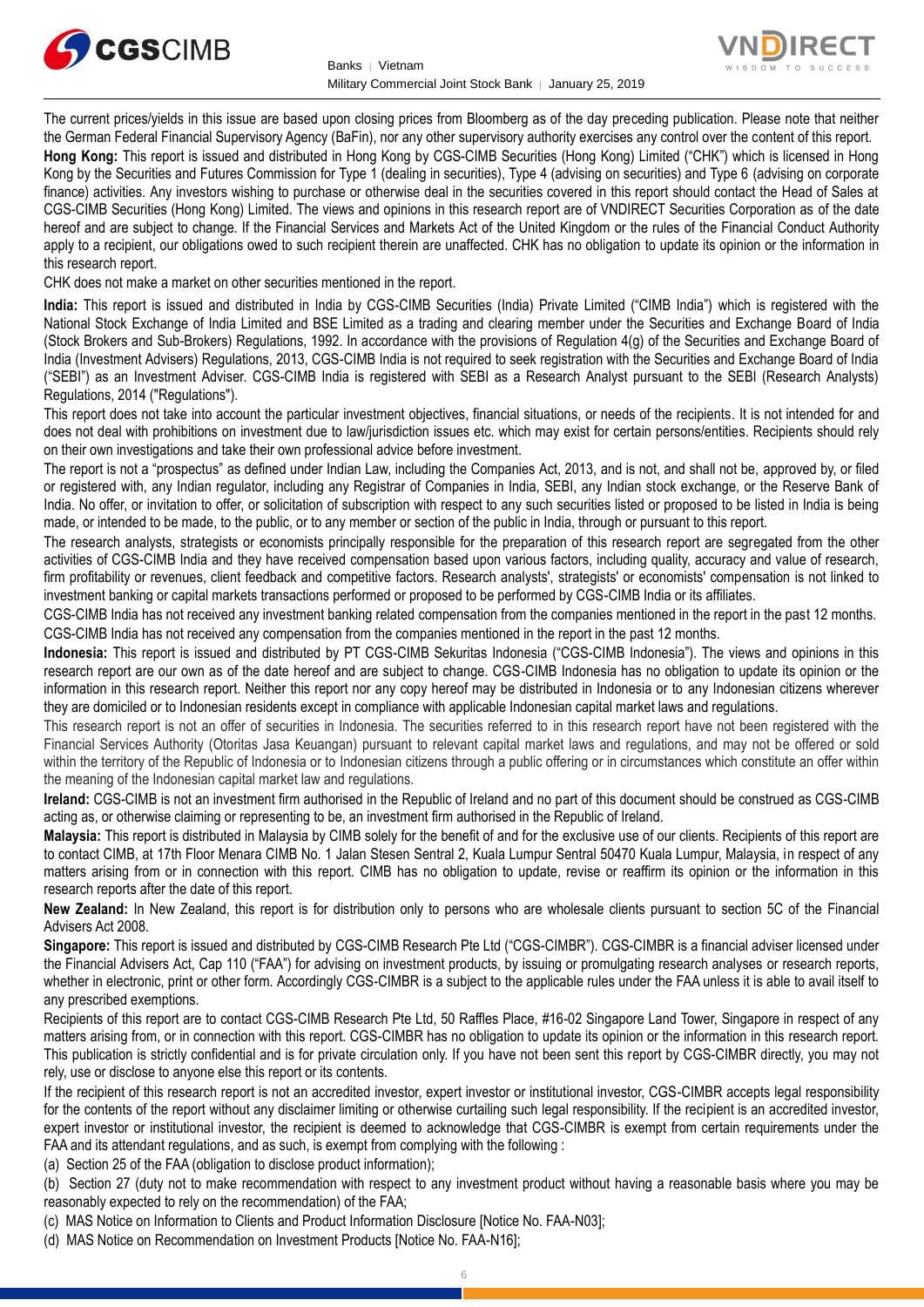



(e) Section 36 (obligation on disclosure of interest in securities), and

(f) any other laws, regulations, notices, directive, guidelines, circulars and practice notes which are relates to the above, to the extent permitted by applicable laws, as may be amended from time to time, and any other laws, regulations, notices, directive, guidelines, circulars, and practice notes as we may notify you from time to time. In addition, the recipient who is an accredited investor, expert investor or institutional investor acknowledges that a CGS-CIMBR is exempt from Section 27 of the FAA, the recipient will also not be able to file a civil claim against CGS-CIMBR for any loss or damage arising from the recipient's reliance on any recommendation made by CGS-CIMBR which would otherwise be a right that is available to the recipient under Section 27 of the FAA, the recipient will also not be able to file a civil claim against CGS-CIMBR for any loss or damage arising from the recipient's reliance on any recommendation made by CGS-CIMBR which would otherwise be a right that is available to the recipient under Section 27 of the FAA.

CGS-CIMBR, its affiliates and related corporations, their directors, associates, connected parties and/or employees may own or have positions in securities of the company(ies) covered in this research report or any securities related thereto and may from time to time add to or dispose of, or may be materially interested in, any such securities. Further, CGS-CIMBR, its affiliates and its related corporations do and seek to do business with the company(ies) covered in this research report and may from time to time act as market maker or have assumed an underwriting commitment in securities of such company(ies), may sell them to or buy them from customers on a principal basis and may also perform or seek to perform significant investment banking, advisory, underwriting or placement services for or relating to such company(ies) as well as solicit such investment, advisory or other services from any entity mentioned in this report.

As of January 25, 2019,, CGS-CIMBR does not have a proprietary position in the recommended securities in this report.

CGS-CIMBR does not make a market on the securities mentioned in the report.

**South Korea:** This report is issued and distributed in South Korea by CGS-CIMB Securities (Hong Kong) Limited, Korea Branch ("CGS-CIMB Korea") which is licensed as a cash equity broker, and regulated by the Financial Services Commission and Financial Supervisory Service of Korea. In South Korea, this report is for distribution only to professional investors under Article 9(5) of the Financial Investment Services and Capital Market Act of Korea ("FSCMA").

**Spain:** This document is a research report and it is addressed to institutional investors only. The research report is of a general nature and not personalised and does not constitute investment advice so, as the case may be, the recipient must seek proper advice before adopting any investment decision. This document does not constitute a public offering of securities.

CGS-CIMB is not registered with the Spanish Comision Nacional del Mercado de Valores to provide investment services.

**Sweden:** This report contains only marketing information and has not been approved by the Swedish Financial Supervisory Authority. The distribution of this report is not an offer to sell to any person in Sweden or a solicitation to any person in Sweden to buy any instruments described herein and may not be forwarded to the public in Sweden.

**Switzerland:** This report has not been prepared in accordance with the recognized self-regulatory minimal standards for research reports of banks issued by the Swiss Bankers' Association (Directives on the Independence of Financial Research).

**Thailand:** This report is issued and distributed by CGS-CIMB Securities (Thailand) Co. Ltd. ("CGS-CIMB Thailand") based upon sources believed to be reliable (but their accuracy, completeness or correctness is not guaranteed). The statements or expressions of opinion herein were arrived at after due and careful consideration for use as information for investment. Such opinions are subject to change without notice and CGS-CIMB Thailand has no obligation to update its opinion or the information in this research report.

CGS-CIMB Thailand may act or acts as Market Maker, and issuer and offerer of Derivative Warrants and Structured Note which may have the following securities as its underlying securities. Investors should carefully read and study the details of the derivative warrants in the prospectus before making investment decisions.

AAV, ADVANC, AMATA, ANAN, AOT, AP, BA, BANPU, BBL, BCH, BCP, BCPG, BDMS, BEAUTY, BEC, BEM, BJC, BH, BIG, BLA, BLAND, BPP, BTS, CBG, CENTEL, CHG, CK, CKP, COM7, CPALL, CPF, CPN, DELTA, DTAC, EA, EGCO, EPG, GFPT, GLOBAL, GLOW, GPSC, GUNKUL, HMPRO, INTUCH, IRPC, ITD, IVL, KBANK, KCE, KKP, KTB, KTC, LH, LHBANK, LPN, MAJOR, MALEE, MEGA, MINT, MONO, MTLS, PLANB, PSH, PTL, PTG, PTT, PTTEP, PTTGC, QH, RATCH, ROBINS, S, SAWAD, SCB, SCC, SCCC, SIRI, SPALI, SPRC, STEC, STPI, SUPER, TASCO, TCAP, THAI, THANI, THCOM, TISCO, TKN, TMB, TOP, TPIPL, TRUE, TTA, TU, TVO, UNIQ, VGI, WHA, WORK.

#### **Corporate Governance Report:**

The disclosure of the survey result of the Thai Institute of Directors Association ("IOD") regarding corporate governance is made pursuant to the policy of the Office of the Securities and Exchange Commission. The survey of the IOD is based on the information of a company listed on the Stock Exchange of Thailand and the Market for Alternative Investment disclosed to the public and able to be accessed by a general public investor. The result, therefore, is from the perspective of a third party. It is not an evaluation of operation and is not based on inside information.

The survey result is as of the date appearing in the Corporate Governance Report of Thai Listed Companies. As a result, the survey result may be changed after that date. CGS-CIMB Thailand does not confirm nor certify the accuracy of such survey result.

| <b>Score</b><br>Range: | 100<br>90                                                                 | 80<br>or<br>రన<br>$\overline{\phantom{0}}$ | 70<br>$\overline{\phantom{a}}$<br>. . | $\overline{\phantom{a}}$<br>Below<br>/U or | N0<br>Result<br>Survey |
|------------------------|---------------------------------------------------------------------------|--------------------------------------------|---------------------------------------|--------------------------------------------|------------------------|
| Description:           | $\overline{\phantom{0}}$<br>$L$ voollon <sup>+</sup><br><b>EXCEILEITE</b> | Ven<br>Good                                | Good                                  | N/A                                        |                        |

**United Arab Emirates:** The distributor of this report has not been approved or licensed by the UAE Central Bank or any other relevant licensing authorities or governmental agencies in the United Arab Emirates. This report is strictly private and confidential and has not been reviewed by, deposited or registered with UAE Central Bank or any other licensing authority or governmental agencies in the United Arab Emirates. This report is being issued outside the United Arab Emirates to a limited number of institutional investors and must not be provided to any person other than the original recipient and may not be reproduced or used for any other purpose. Further, the information contained in this report is not intended to lead to the sale of investments under any subscription agreement or the conclusion of any other contract of whatsoever nature within the territory of the United Arab Emirates.

**United Kingdom and European Economic Area (EEA):** In the United Kingdom and European Economic Area, this material is also being distributed by CGS-CIMB Securities (UK) Limited ("CGS-CIMB UK"). CGS-CIMB UK is authorized and regulated by the Financial Conduct Authority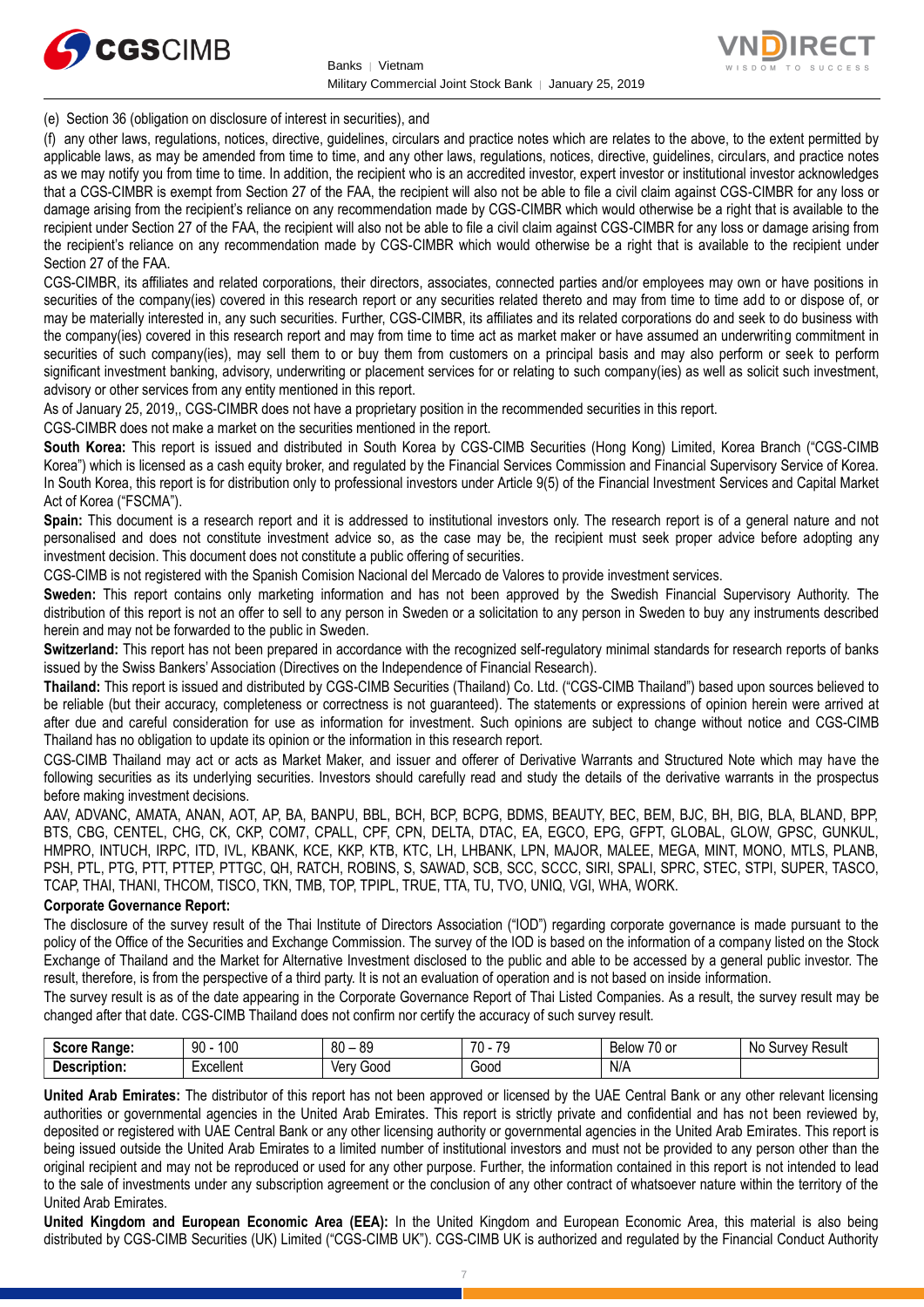



and its registered office is at 27 Knightsbridge, London, SW1X7YB. The material distributed by CGS-CIMB UK has been prepared in accordance with CGS-CIMB's policies for managing conflicts of interest arising as a result of publication and distribution of this material. This material is for distribution only to, and is solely directed at, selected persons on the basis that those persons: (a) are eligible counterparties and professional clients of CGS-CIMB UK; (b) have professional experience in matters relating to investments falling within Article 19(5) of the Financial Services and Markets Act 2000 (Financial Promotion) Order 2005 (as amended, the "Order"), (c) fall within Article 49(2)(a) to (d) ("high net worth companies, unincorporated associations etc") of the Order; (d) are outside the United Kingdom subject to relevant regulation in each jurisdiction, material(all such persons together being referred to as "relevant persons"). This material is directed only at relevant persons and must not be acted on or relied on by persons who are not relevant persons. Any investment or investment activity to which this material relates is available only to relevant persons and will be engaged in only with relevant persons.

Where this material is labelled as non-independent, it does not provide an impartial or objective assessment of the subject matter and does not constitute independent "research" (cannot remove research from here under the applicable rules of the Financial Conduct Authority in the UK. Consequently, any such non-independent material will not have been prepared in accordance with legal requirements designed to promote the independence of research (cannot remove research from here) and will not subject to any prohibition on dealing ahead of the dissemination of research. Any such non-independent material must be considered as a marketing communication.

**United States:** This research report is distributed in the United States of America by CGS-CIMB Securities (USA) Inc, a U.S. registered brokerdealer and a related company of CGS-CIMB Research Pte Ltd, PT CGS-CIMB Sekuritas Indonesia, CGS-CIMB Securities (Thailand) Co. Ltd, CGS-CIMB Securities (Hong Kong) Limited, CGS-CIMB Securities (India) Private Limited, and is distributed solely to persons who qualify as "U.S. Institutional Investors" as defined in Rule 15a-6 under the Securities and Exchange Act of 1934. This communication is only for Institutional Investors whose ordinary business activities involve investing in shares, bonds, and associated securities and/or derivative securities and who have professional experience in such investments. Any person who is not a U.S. Institutional Investor or Major Institutional Investor must not rely on this communication. The delivery of this research report to any person in the United States of America is not a recommendation to effect any transactions in the securities discussed herein, or an endorsement of any opinion expressed herein. CGS-CIMB Securities (USA) Inc, is a FINRA/SIPC member and takes responsibility for the content of this report. For further information or to place an order in any of the abovementioned securities please contact a registered representative of CGS-CIMB Securities (USA) Inc.

CGS-CIMB Securities (USA) Inc. does not make a market on other securities mentioned in the report.

CGS-CIMB Securities (USA) Inc. has not managed or co-managed a public offering of any of the securities mentioned in the past 12 months.

CGS-CIMB Securities (USA) Inc. has not received compensation for investment banking services from any of the company mentioned in the past 12 months.

CGS-CIMB Securities (USA) Inc. neither expects to receive nor intends to seek compensation for investment banking services from any of the company mentioned within the next 3 months.

**Other jurisdictions:** In any other jurisdictions, except if otherwise restricted by laws or regulations, this report is only for distribution to professional, institutional or sophisticated investors as defined in the laws and regulations of such jurisdictions. being the purisdictions: In any other jurisdictions, except if otherwise restricted by laws<br>stitutional or sophisticated investors as defined in the laws and regulations of such j<br>Distribution of stock ratings and investme

| <b>Other jurisdictions:</b> In any other jurisdictions, except if otherwise restricted by laws or regulations, this report is only for distribution to<br>institutional or sophisticated investors as defined in the laws and regulations of such jurisdictions. |                                |  |  |  |  |
|------------------------------------------------------------------------------------------------------------------------------------------------------------------------------------------------------------------------------------------------------------------|--------------------------------|--|--|--|--|
| Distribution of stock ratings and investment banking clients for quarter ended on 31 December 2018                                                                                                                                                               |                                |  |  |  |  |
| 758 companies under coverage for quarter ended on 31 December 2018                                                                                                                                                                                               |                                |  |  |  |  |
| Rating Distribution (%)                                                                                                                                                                                                                                          | Investment Banking clients (%) |  |  |  |  |
| 61.2%                                                                                                                                                                                                                                                            | 4.2%                           |  |  |  |  |
| 25.1%                                                                                                                                                                                                                                                            | 2.1%                           |  |  |  |  |
| 13.7%                                                                                                                                                                                                                                                            | 0.4%                           |  |  |  |  |
|                                                                                                                                                                                                                                                                  |                                |  |  |  |  |

**Spitzer Chart for stock being researched ( 2 year data )** 

#### **Military Commercial Joint Stock Bank (MBB VN)**

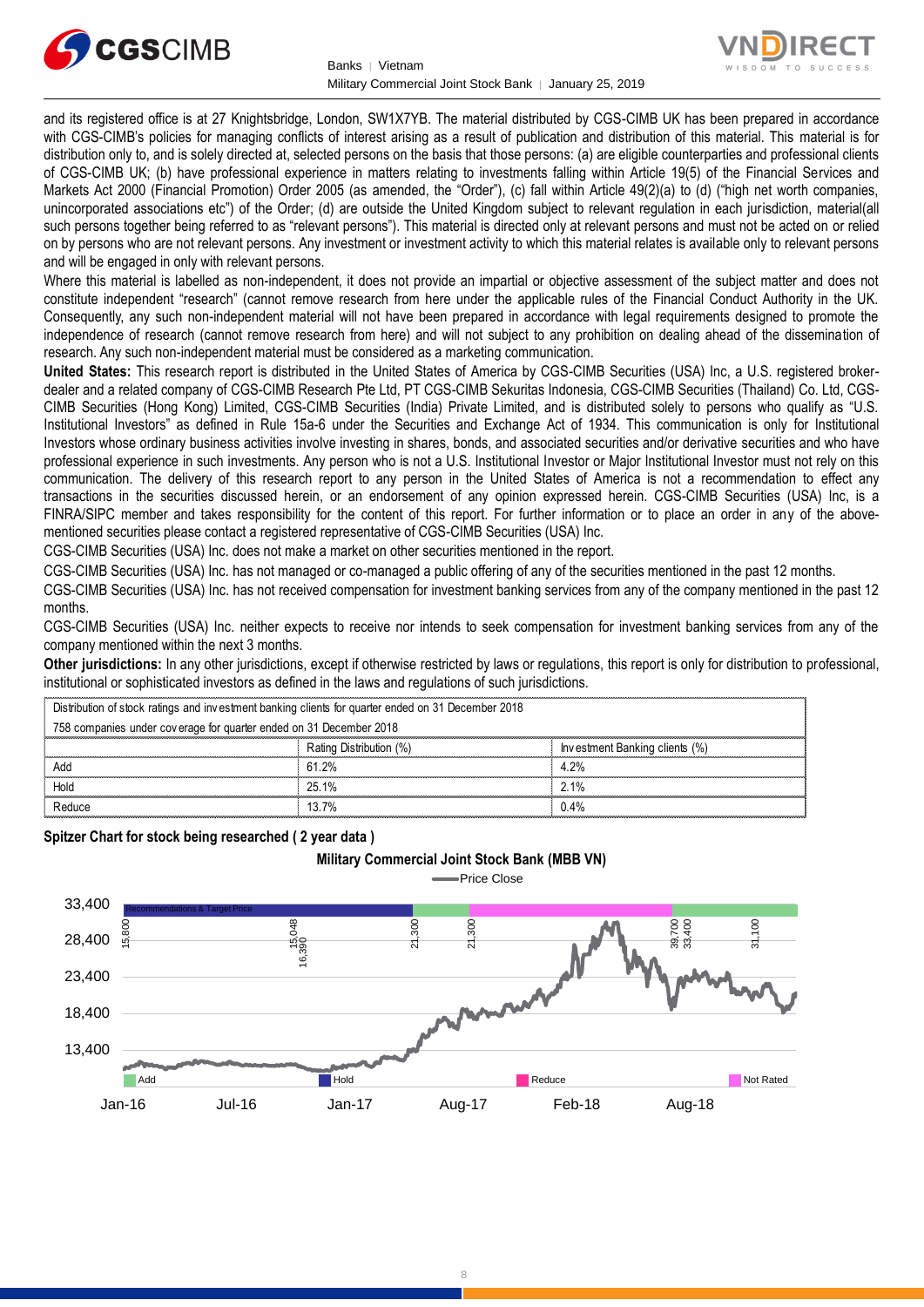



#### **Corporate Governance Report of Thai Listed Companies (CGR). CG Rating by the Thai Institute of Directors Association (Thai IOD) in 2018, Anti-Corruption 2018**

**ADVANC** – Excellent, Certified, **AEONTS** – Good, n/a, **AH** – Very Good, n/a, **AMATA** – Excellent, Declared, **ANAN** – Excellent, Declared, **AOT** – Excellent, Declared, **AP** – Excellent, Certified, **ASP** – Very Good, Certified, **BANPU** – Excellent, Certified, **BAY** – Excellent, Certified, **BBL** – Very Good, Certified, **BCH** – Good, Certified, **BCP** - Excellent, Certified, **BCPG** – Excellent, Certified, **BEM** – Very Good, n/a, **BDMS** – Very Good, n/a, **BEAUTY** – Good, n/a, **BEC** – Very Good, n/a, , **BGRIM** – Very Good, Declared, **BH** - Good, n/a, **BJC** – Very Good, Declared, **BJCHI** – Very Good, Certified, **BPP** – Very Good, Declared, **BR** - Good, Declared, **BTS** - Excellent, Certified, **CBG** – Very Good, n/a, **CCET** – Good, n/a, **CENTEL** – Very Good, Certified, **CHG** – Very Good, Declared, **CK** – Excellent, n/a, **COL** – Excellent, Declared, **CPALL** – Very Good, Certified, **CPF** – Excellent, Certified, **CPN** - Excellent, Certified, **DELTA** - Excellent, n/a, **DEMCO** – Excellent, Certified, **DDD** – Very Good, Declared, **DIF** – not available, n/a, **DTAC** – Excellent, Certified, **EA** – Excellent, n/a, **ECL** – Very Good, Certified, **EGCO** - Excellent, Certified, **EPG** – Very Good, n/a, **ERW** – Very Good, n/a, **GFPT** - Excellent, Certified, **GGC** – Excellent, Certified, **GLOBAL** – Very Good, n/a, **GLOW** – Very Good, Certified, **GPSC** – Excellent, Certified, **GULF** – Very Good, n/a, **GUNKUL** – Excellent, Certified, **HANA** - Excellent, Certified, **HMPRO** - Excellent, Certified, **HREIT** - Excellent, Certified **ICHI** – Excellent, Declared, **HUMAN** – not available, n/a, **III** – Good, n/a, **INTUCH** - Excellent, Certified, **IRPC** – Excellent, Certified, **ITD**\* – Very Good, n/a, **IVL** - Excellent, Certified, **JASIF** – not available, n/a, **KBANK** - Excellent, Certified, **KCE** - Excellent, Certified, **KKP** – Excellent, Certified, **KSL** – Excellent, Certified, **KTB** - Excellent, Certified, **KTC** – Excellent, Certified, **LH** - Very Good, n/a, **LPN** – Excellent, Certified, **M** – Very Good, Certified, **MACO** – Very Good, n/a, **MAJOR** – Very Good, n/a, **MAKRO** – Excellent, Declared, **MALEE** – Very Good, Certified, **MC** – Very Good, Certified, **MCOT** – Excellent, Certified, **MEGA** – Very Good, n/a, **MINT** - Excellent, Certified, **MTC** – Excellent, Declared, **NETBAY** – Good, n/a, **PLANB** – Excellent, Declared, **PLAT** – Very Good, Certified, **PSH** – Excellent, Certified, **PSTC** – Good, Certified, **PTT** - Excellent, Certified, **PTTEP** - Excellent, Certified, **PTTGC** - Excellent, Certified, **QH** – Excellent, Certified, **RATCH** – Excellent, Certified, **ROBINS** – Excellent, Certified, **RS** – Very Good, n/a, **RSP** – not available, n/a, **SAMART** - Excellent, n/a, **SAPPE** – Very Good, Declared, **SAT** – Excellent, Certified, **SAWAD** – Very Good, n/a, **SC** – Excellent, Declared, **SCB** - Excellent, Certified, **SCC** – Excellent, Certified, **SCN** – Very Good, Certified, **SF** – Good, n/a, **SIRI** – Very Good, Certified, **SPA** - Good, n/a, **SPALI** - Excellent, n/a, **SPRC** – Excellent, Certified, **STA** – Very Good, Certified, **STEC** – Excellent, n/a, **SVI** – Excellent, Certified, **SYNEX** – Very Good, Declared, **TASCO** – Excellent, Certified, **TCAP** – Excellent, Certified, **TIPCO** – Very Good, Certified, **TISCO** - Excellent, Certified, **TKN** – Very Good, Declared, **TMB** - Excellent, Certified, **TNR** – Very Good, Declared, **TOP** - Excellent, Certified, **TPCH** – Good, n/a, **TPIPP** – Good, n/a, **TRUE** – Excellent, Certified, **TU** – Excellent, Certified, **TVO** – Very Good, Declared, **UNIQ** – Good, n/a, **VGI** – Excellent, Certified, **WHA** – Excellent, Certified, **WHART** – not available, n/a, **WORK** – Good, n/a.

**Companies participating in Thailand's Private Sector Collective Action Coalition Against Corruption programme (Thai CAC) under Thai Institute of Directors (as of August 31, 2018) are categorized into:**

- Companies that have declared their intention to join CAC, and

- Companies certified by CAC

\* The company, its director or management had been reportedly accused for breaching proper corporate governance such as violation of the SEC's regulations or charged with corruption.

| <b>RECOMMENDATION FRAMEWORK</b>                                                                                                                                                                                                                                   |                                                                                                                                 |
|-------------------------------------------------------------------------------------------------------------------------------------------------------------------------------------------------------------------------------------------------------------------|---------------------------------------------------------------------------------------------------------------------------------|
| <b>Stock Ratings</b>                                                                                                                                                                                                                                              | Definition:                                                                                                                     |
| Add                                                                                                                                                                                                                                                               | The stock's total return is expected to reach 15% or higher over the next 12 months.                                            |
| Hold                                                                                                                                                                                                                                                              | The stock's total return is expected to be between negative 10% and positive 15% over the next 12 months.                       |
| Reduce                                                                                                                                                                                                                                                            | The stock's total return is expected to fall below negative 10% over the next 12 months.                                        |
| The total expected return of a stock is defined as the sum of the:(i) percentage difference between the target price and the current price and (ii)<br>the forward net dividend yields of the stock. Stock price targets have an investment horizon of 12 months. |                                                                                                                                 |
| <b>Sector Ratings</b>                                                                                                                                                                                                                                             | Definition:                                                                                                                     |
| Overweight                                                                                                                                                                                                                                                        | An Overweight rating means stocks in the sector have, on a market cap-weighted basis, a positive absolute<br>recommendation.    |
| Neutral                                                                                                                                                                                                                                                           | A Neutral rating means stocks in the sector have, on a market cap-weighted basis, a neutral absolute recommendation.            |
| Underweight                                                                                                                                                                                                                                                       | An Underweight rating means stocks in the sector have, on a market cap-weighted basis, a negative absolute<br>recommendation.   |
| <b>Country Ratings</b>                                                                                                                                                                                                                                            | Definition:                                                                                                                     |
| Overweight                                                                                                                                                                                                                                                        | An Overweight rating means investors should be positioned with an above-market weight in this country relative to<br>benchmark. |
| Neutral                                                                                                                                                                                                                                                           | A Neutral rating means investors should be positioned with a neutral weight in this country relative to benchmark.              |
| Underweight                                                                                                                                                                                                                                                       | An Underweight rating means investors should be positioned with a below-market weight in this country relative to<br>benchmark. |

#### **Anirban Lahiri – Head of Research**

Email: [anirban.lahiri@vndirect.com.vn](mailto:anirban.lahiri@vndirect.com.vn)